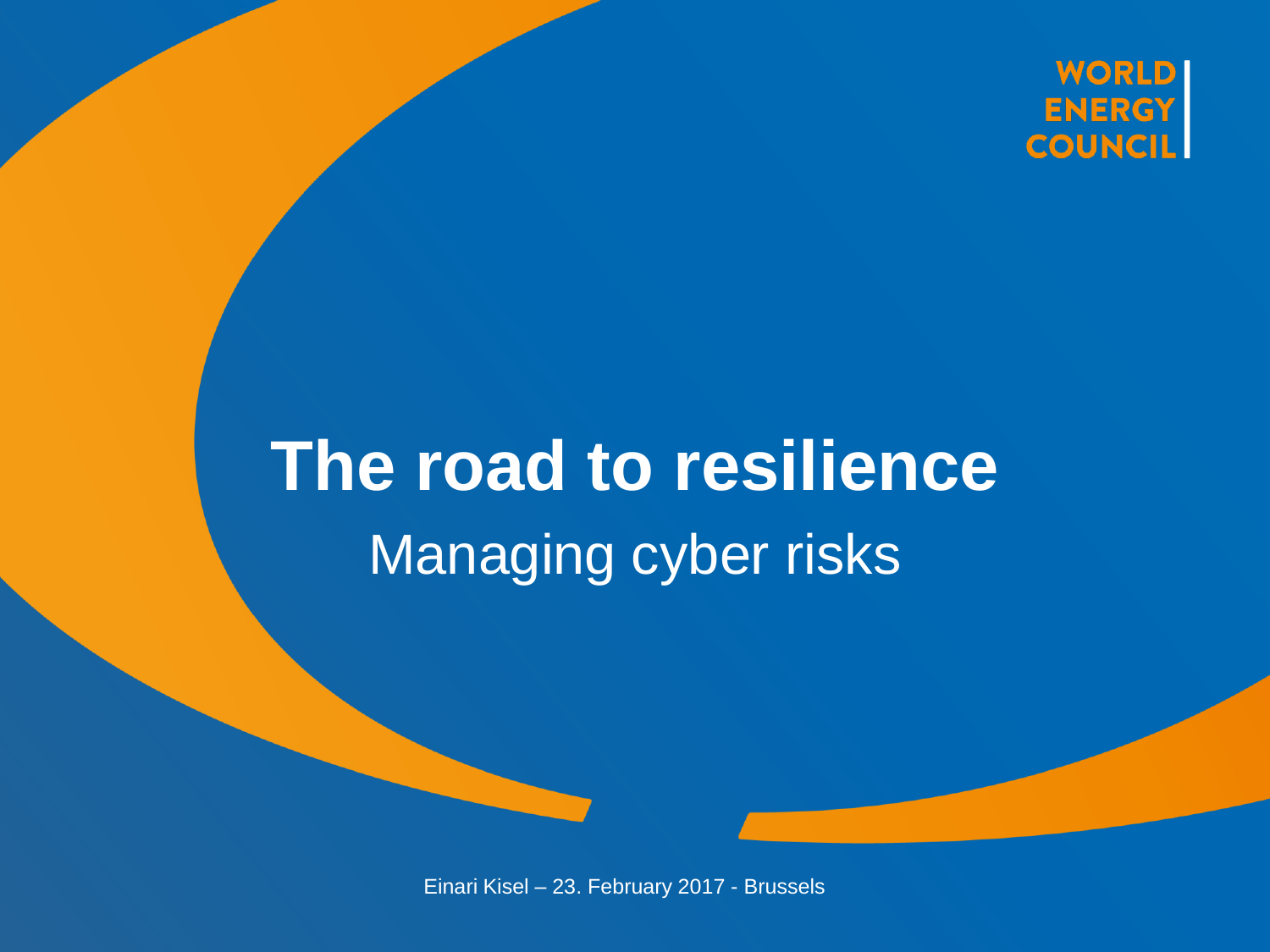### **Table of Contents**

**WORLD ENERGY COUNCIL** 

- Introduction to study
- Key Findings
- Recommendations to stakeholders
- Conclusions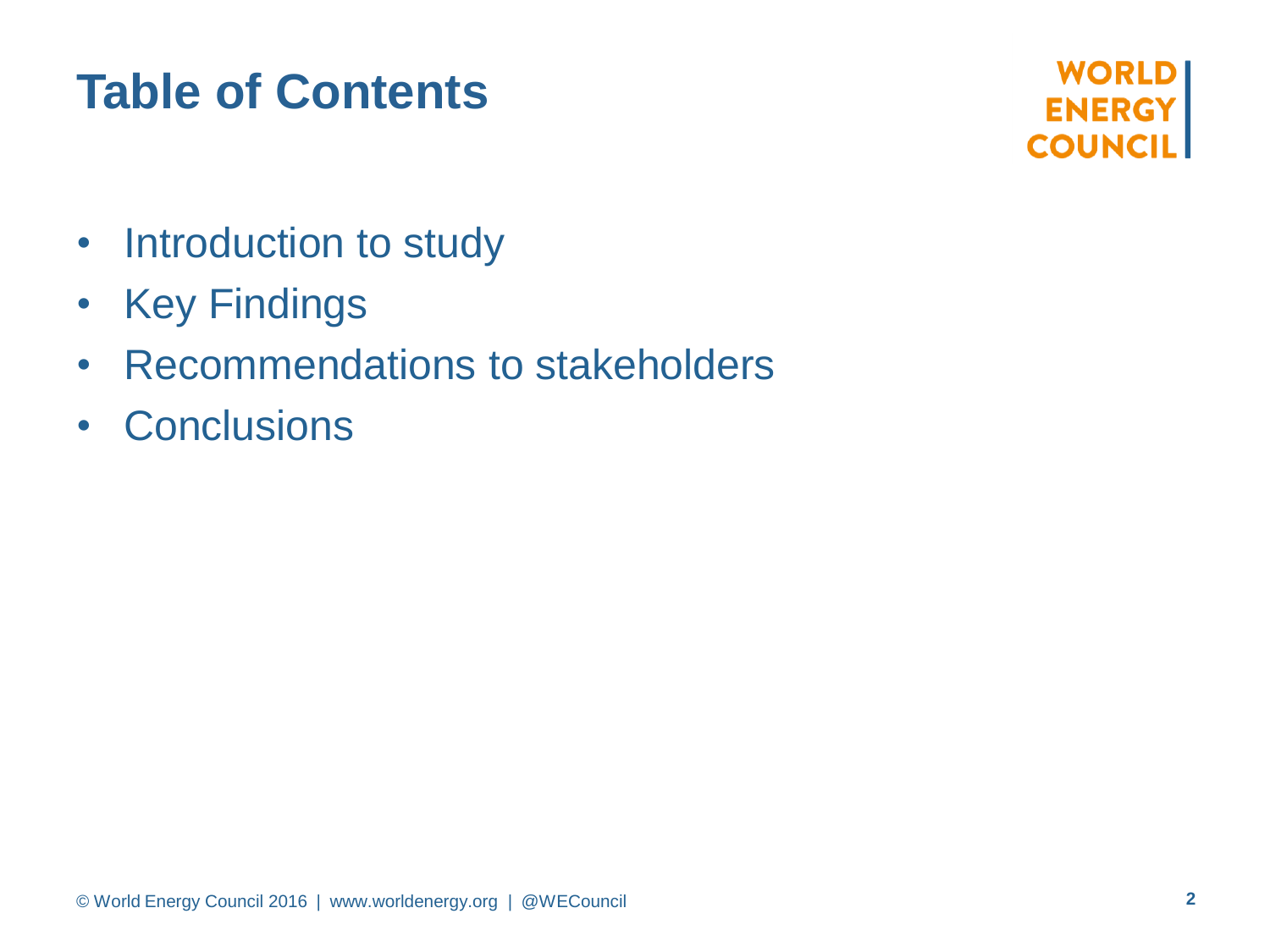## **Cyber risks: a priority for OECD countries**



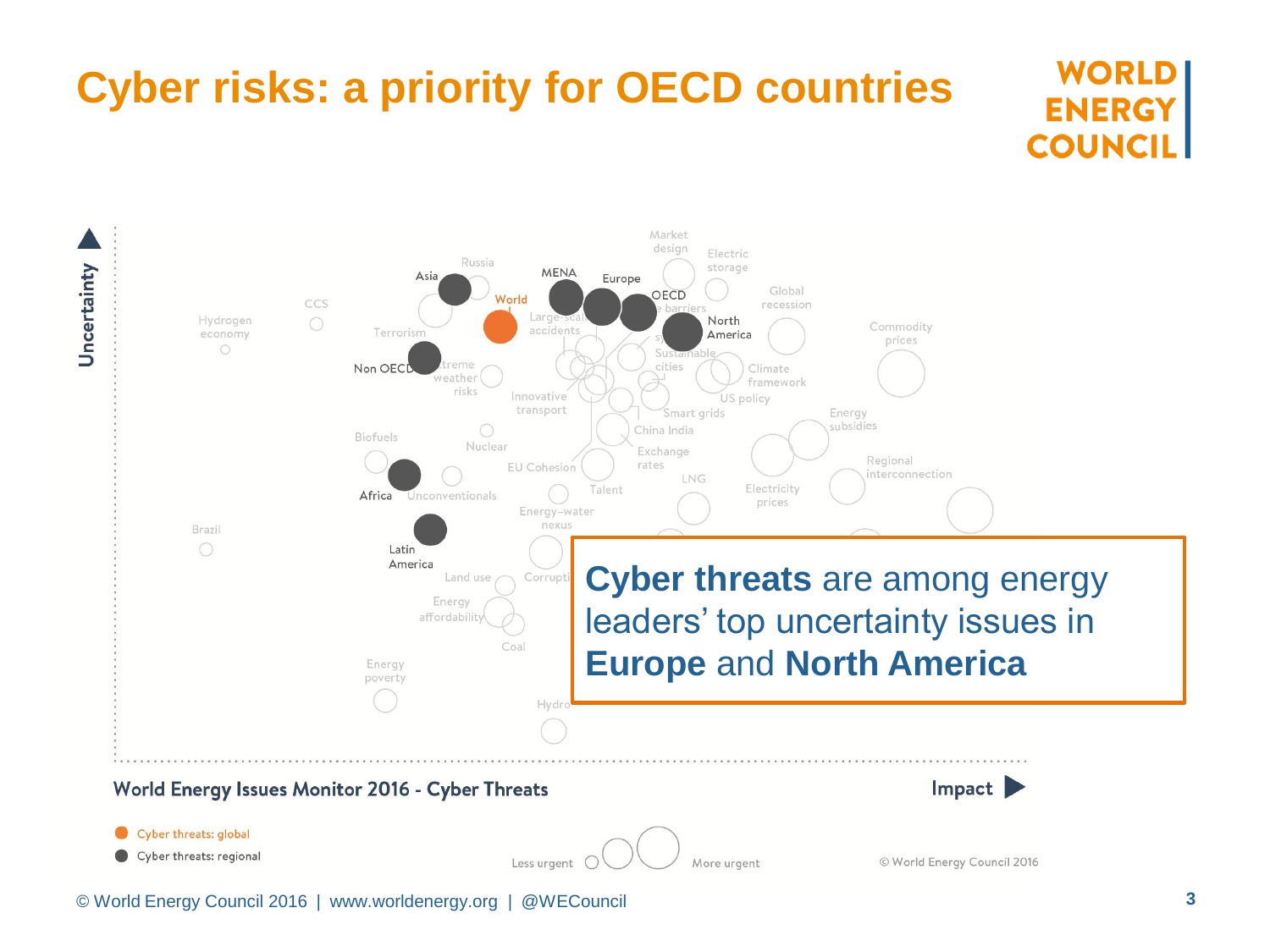

### **Key Findings of the report "The road to resilience: Managing cyber risks"**

**Available at: www.worldenergy.org/publications**

© World Energy Council 2016 | www.worldenergy.org | @WECouncil WECouncil**4**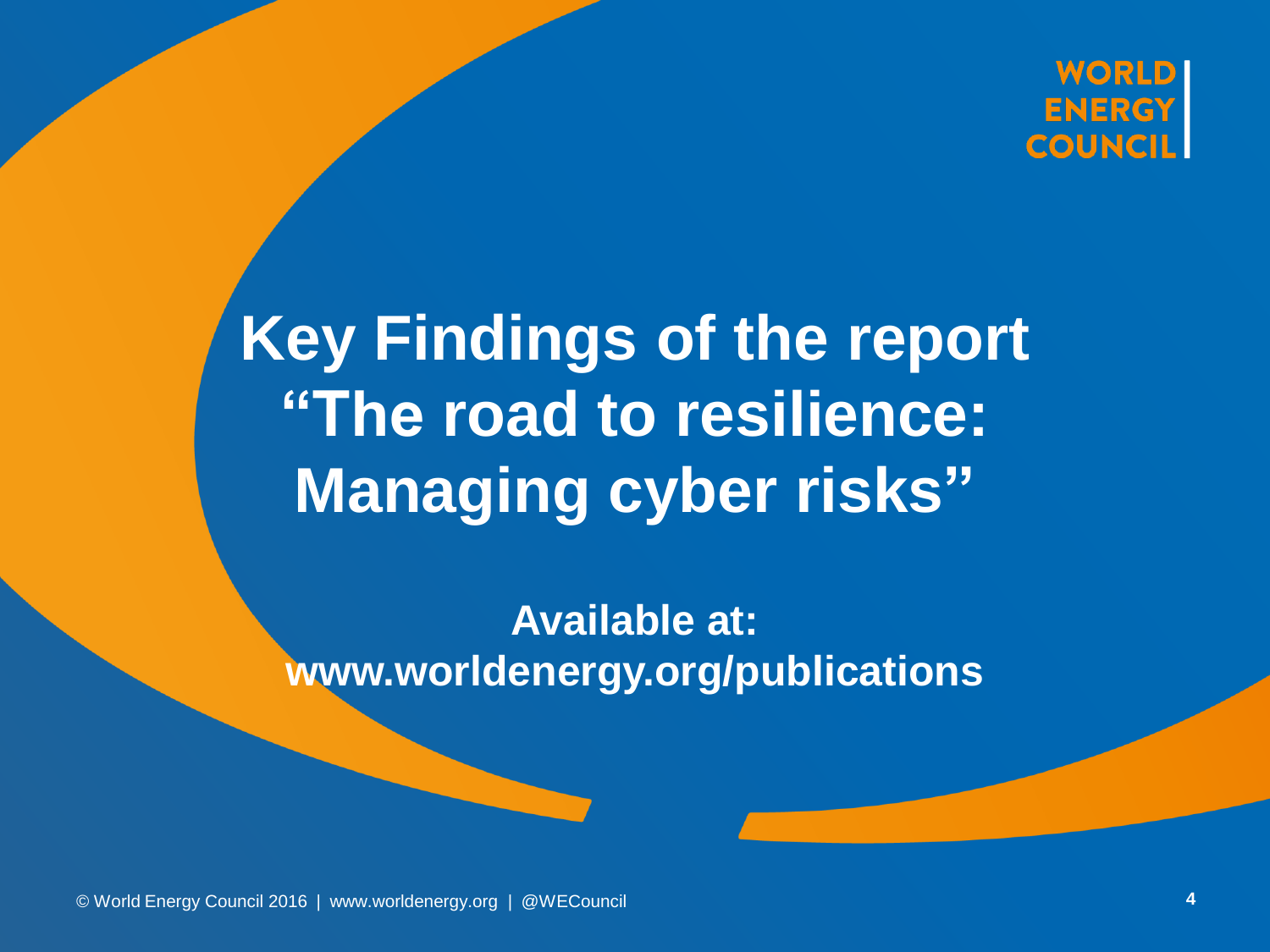#### **Key Findings Interconnection and digitalisation increase risk**

- Cyber risks today are growing in terms of both their **sophistication** and the **frequency of attacks**
- The **increasing interconnection and digitalisation**  of the energy sector **continues to improve efficiencies** but comes with associated **increased vulnerabilities** and increases the complexities of the cyber risk management

**FNFRG COUNC**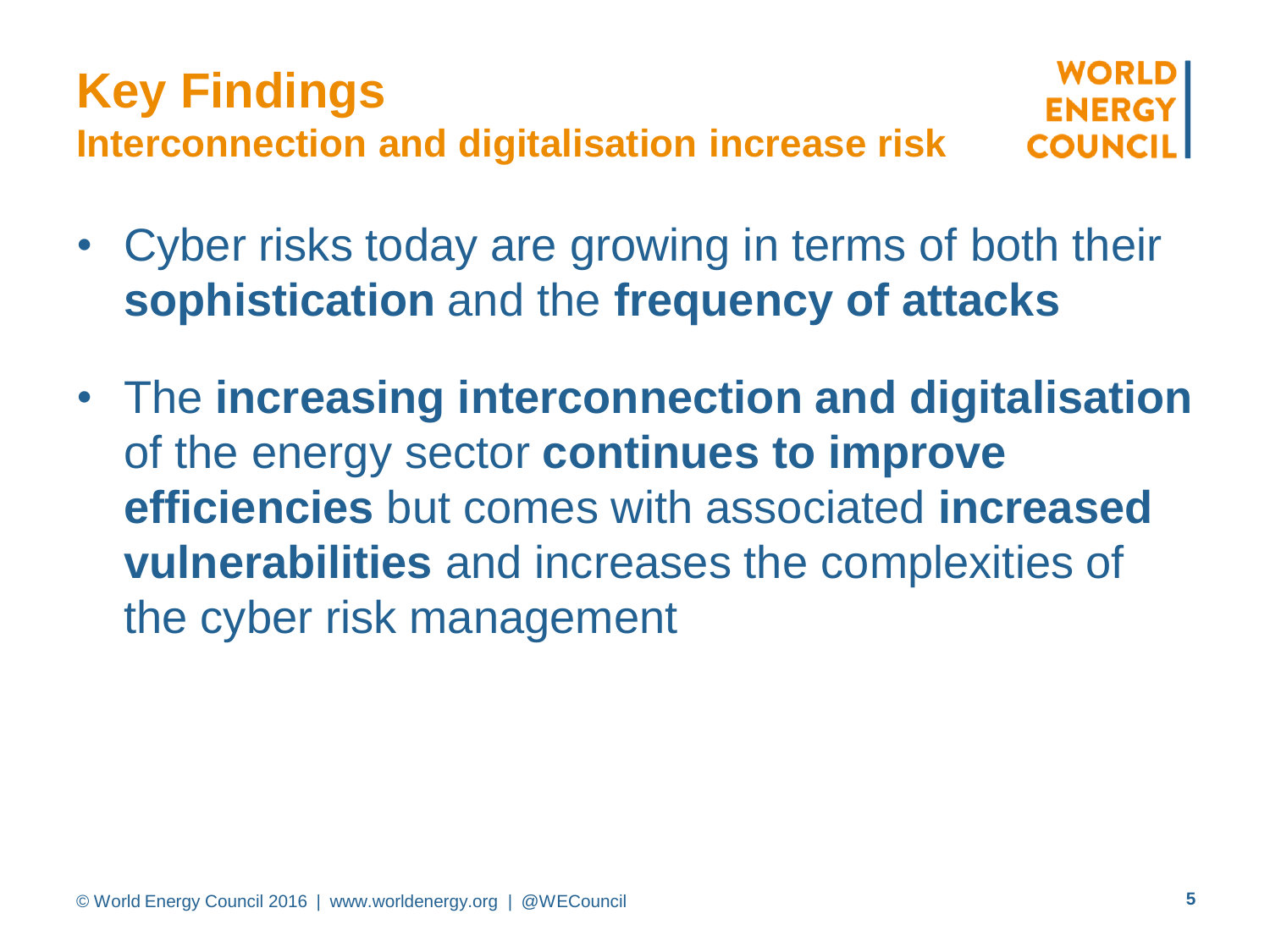### **Key Findings Physical assets at risk**



- Cyber attacks on energy infrastructure have the potential to **cross from the cyber realm to the physical world** if a cyber attacker were able to create a massive operational failure of an energy asset.
- Large centralised infrastructures are particularly at risk due to the **potential "domino" damage** that an attack on a nuclear, coal, or oil plant could cause.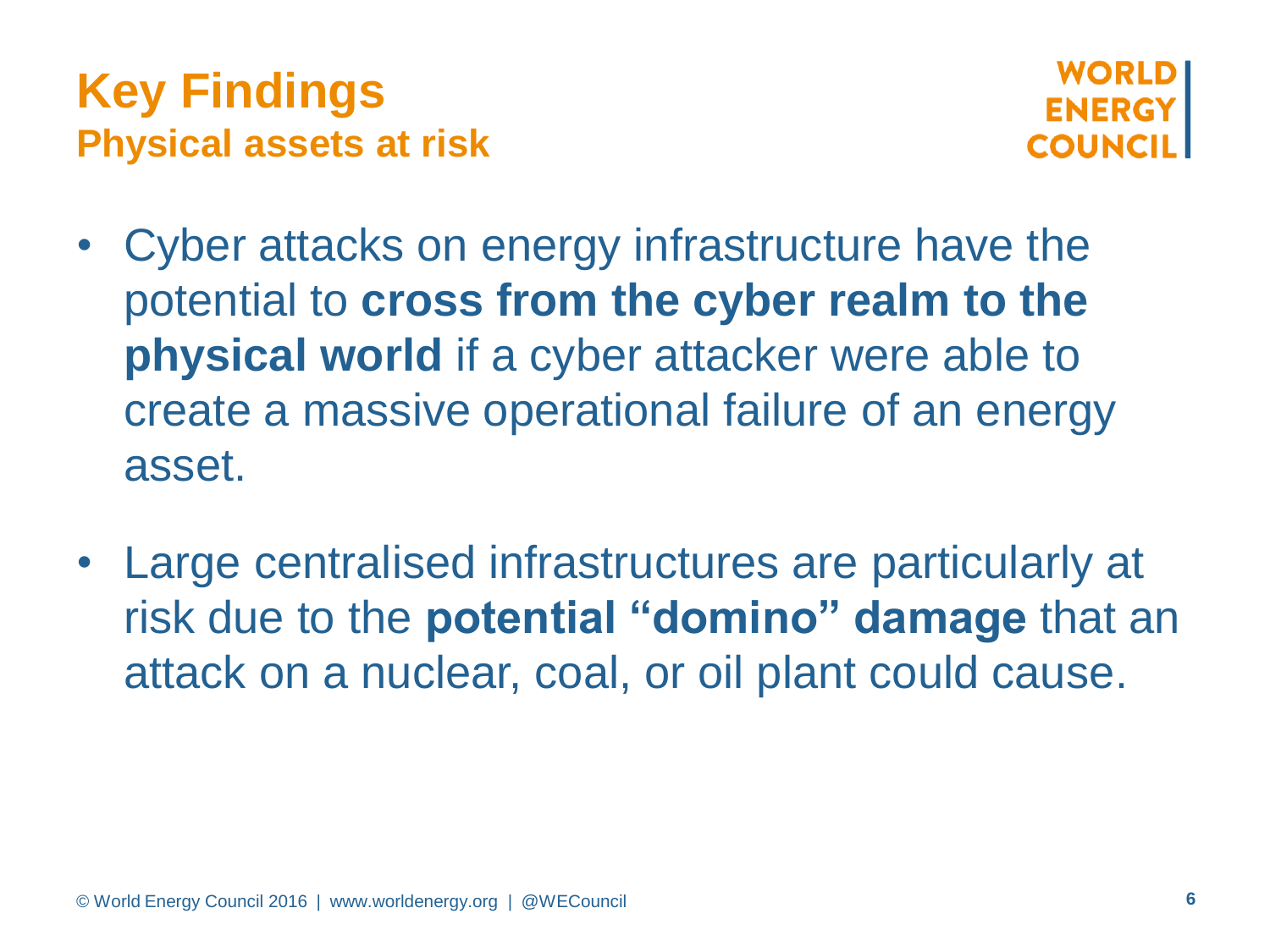### **Key Findings Critical role for technology vendors**



- **Technology vendors** can play a **critical role** in furthering, or hindering, the resilience of energy infrastructures.
- These firms must ensure that they deliver technologies that have **security standards** built into the products they are delivering.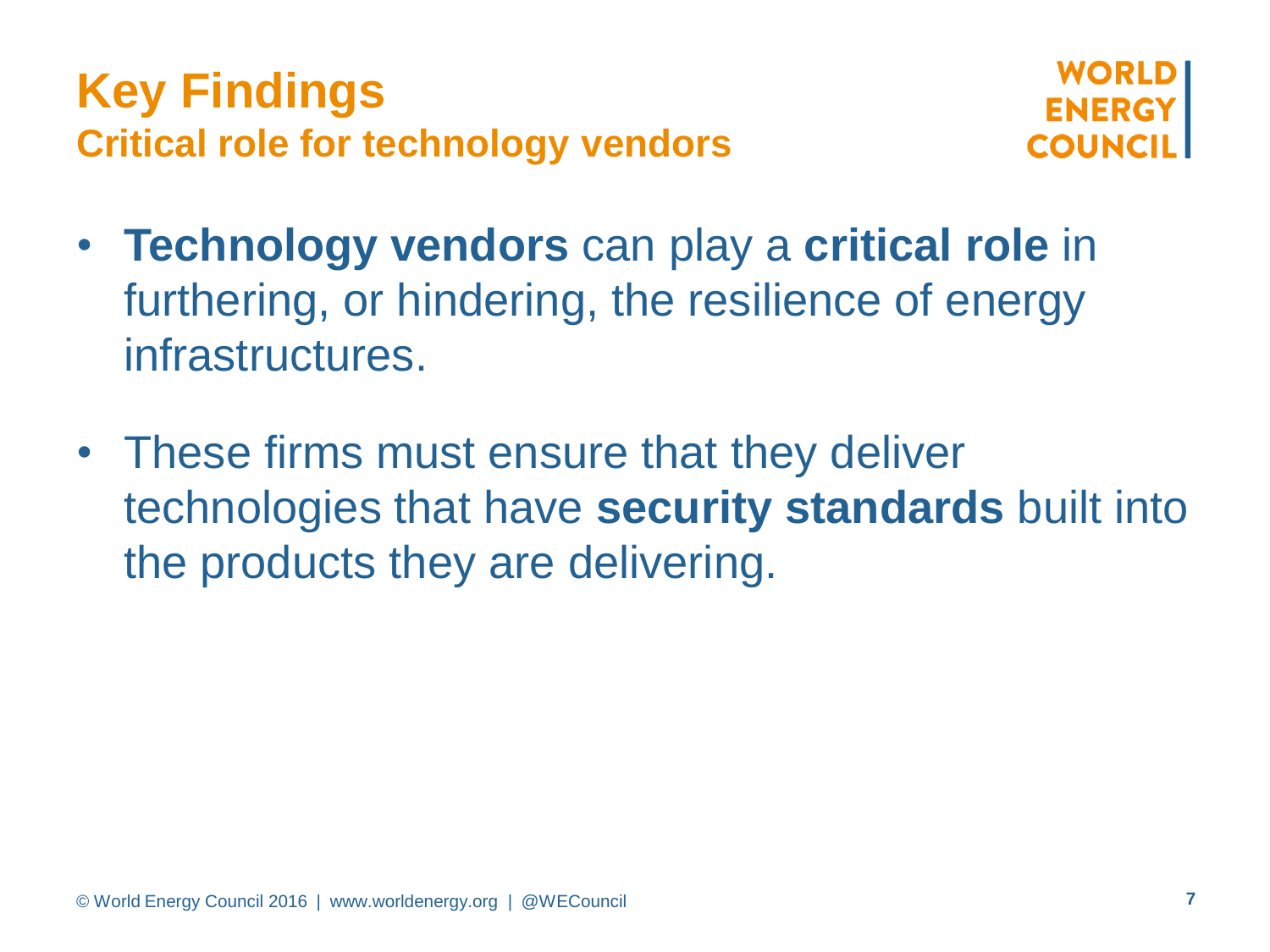### **Key Findings Employees awareness: a key dimension**



- The success of cyber-attacks very often depends on the **human failure** due to insufficient awareness of people on cyber risks at **all levels** of the organization.
- **Employees awareness** of cyber vulnerabilities must be included as **part of an effective cyber-security strategy**.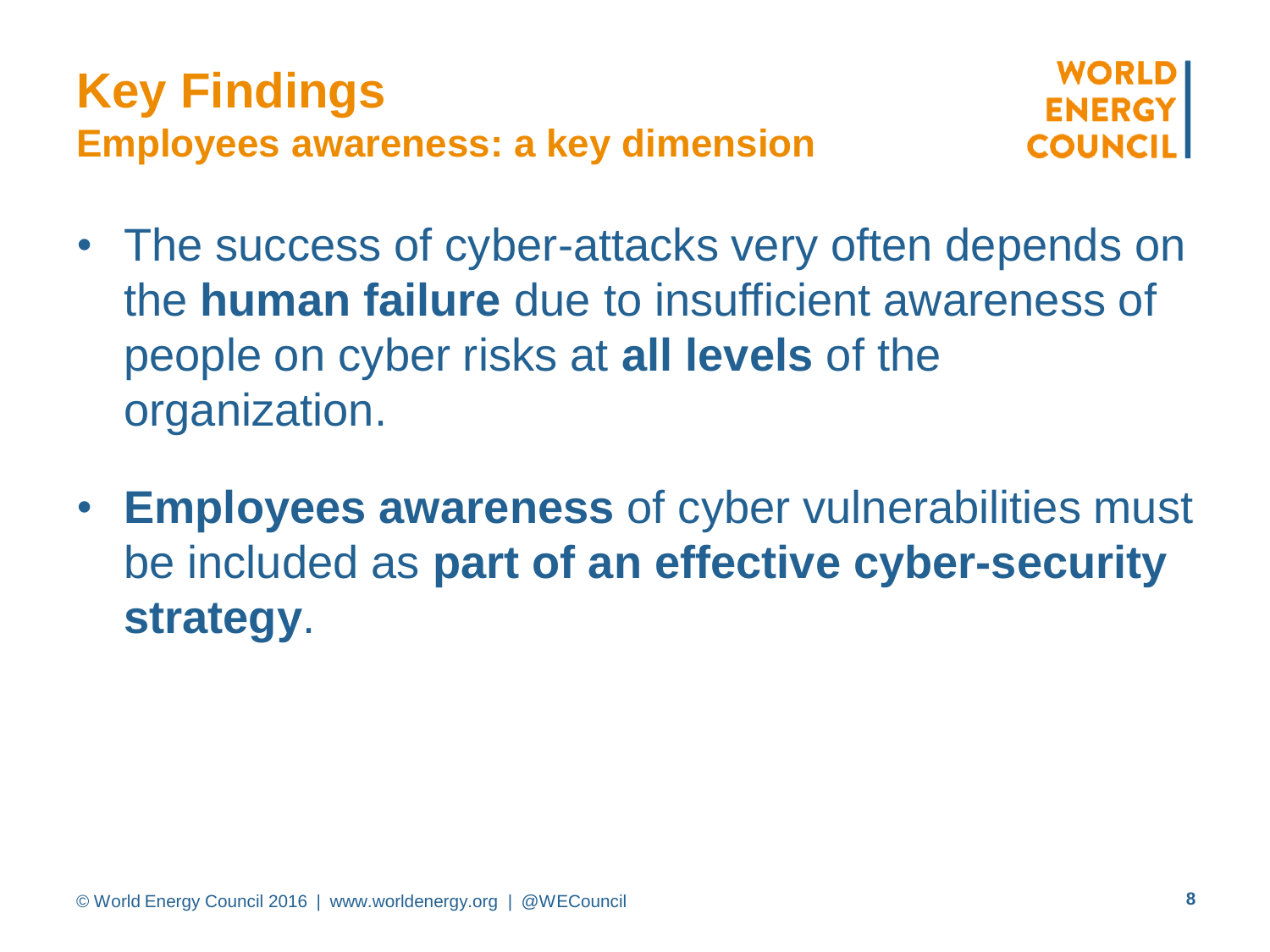### **Key Findings A core threat to business continuity**



- Energy leaders are increasingly recognizing the importance of **viewing cyber-attacks as a core threat** to business continuity.
- By 2018 the oil and gas industries alone could be spending **US\$1.87 billion** each year on cyber security.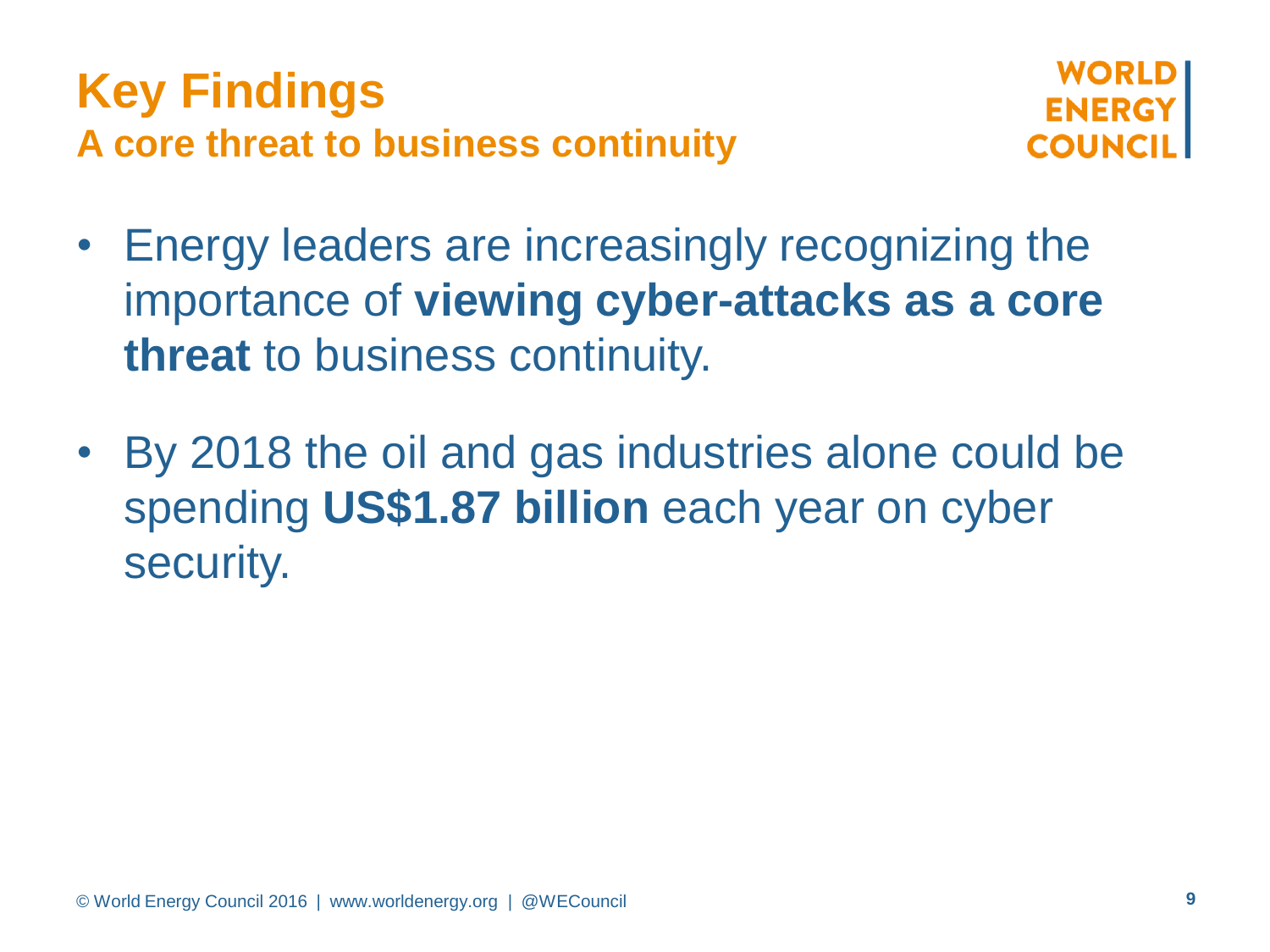



- Although companies are increasingly recognising cyber as a core risk, there is **limited information sharing** amongst industry members and across sectors on cyber experiences.
- Improved information sharing would enable greater comprehension of the impact of cyber risks in energy companies and in the energy sector as a whole.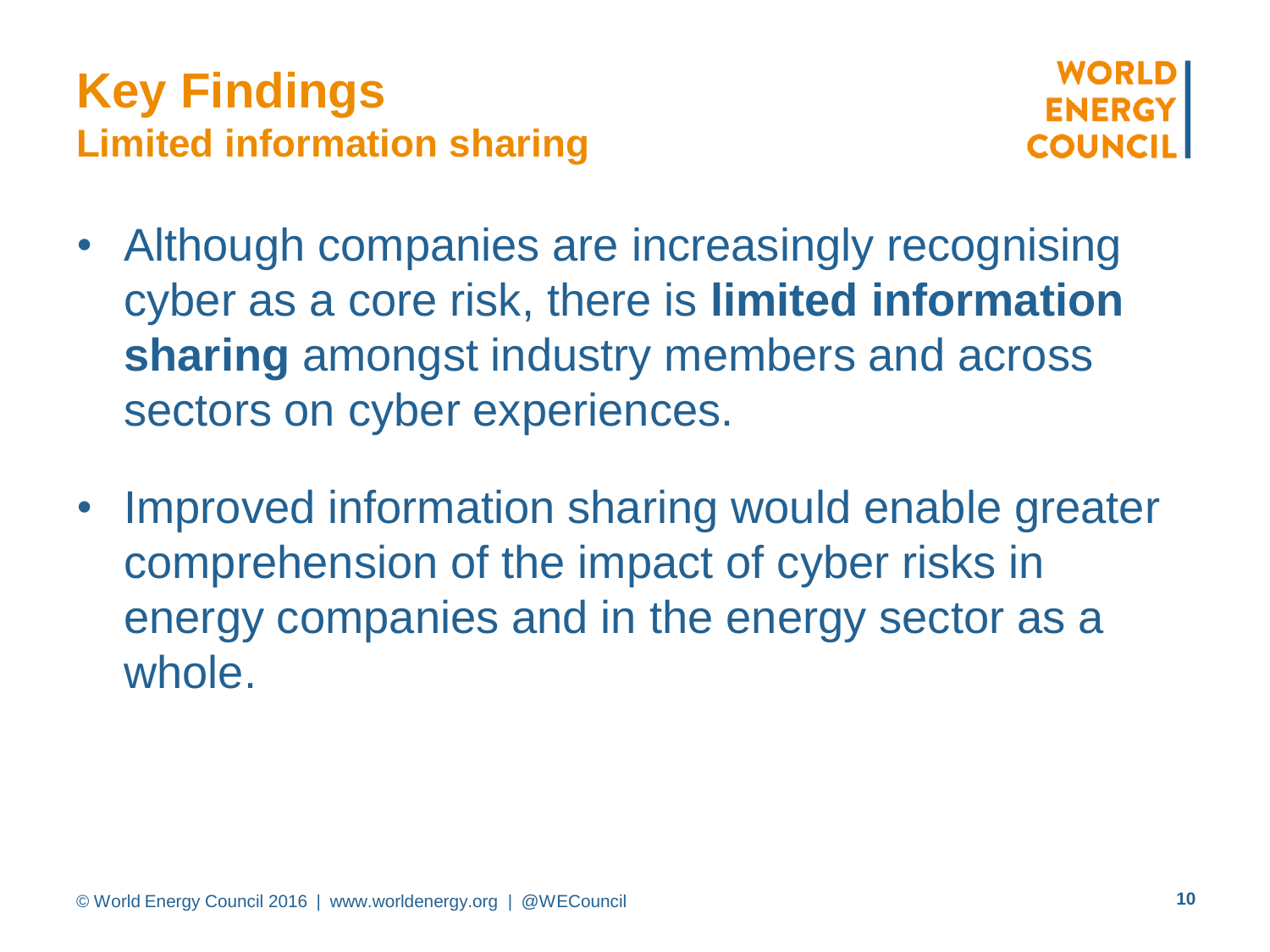

- **Cyber insurance** is one mechanism to help offset some of the potential financial losses from a cyberattack.
- The limited historical data related to an **emerging** and **evolving** risk like cyber currently **restricts the maturity of the cyber insurance market**.
- However, the process of applying for cyber insurance in itself often proves to be **beneficial for companies**, as it obliges them to assess their own cyber practices.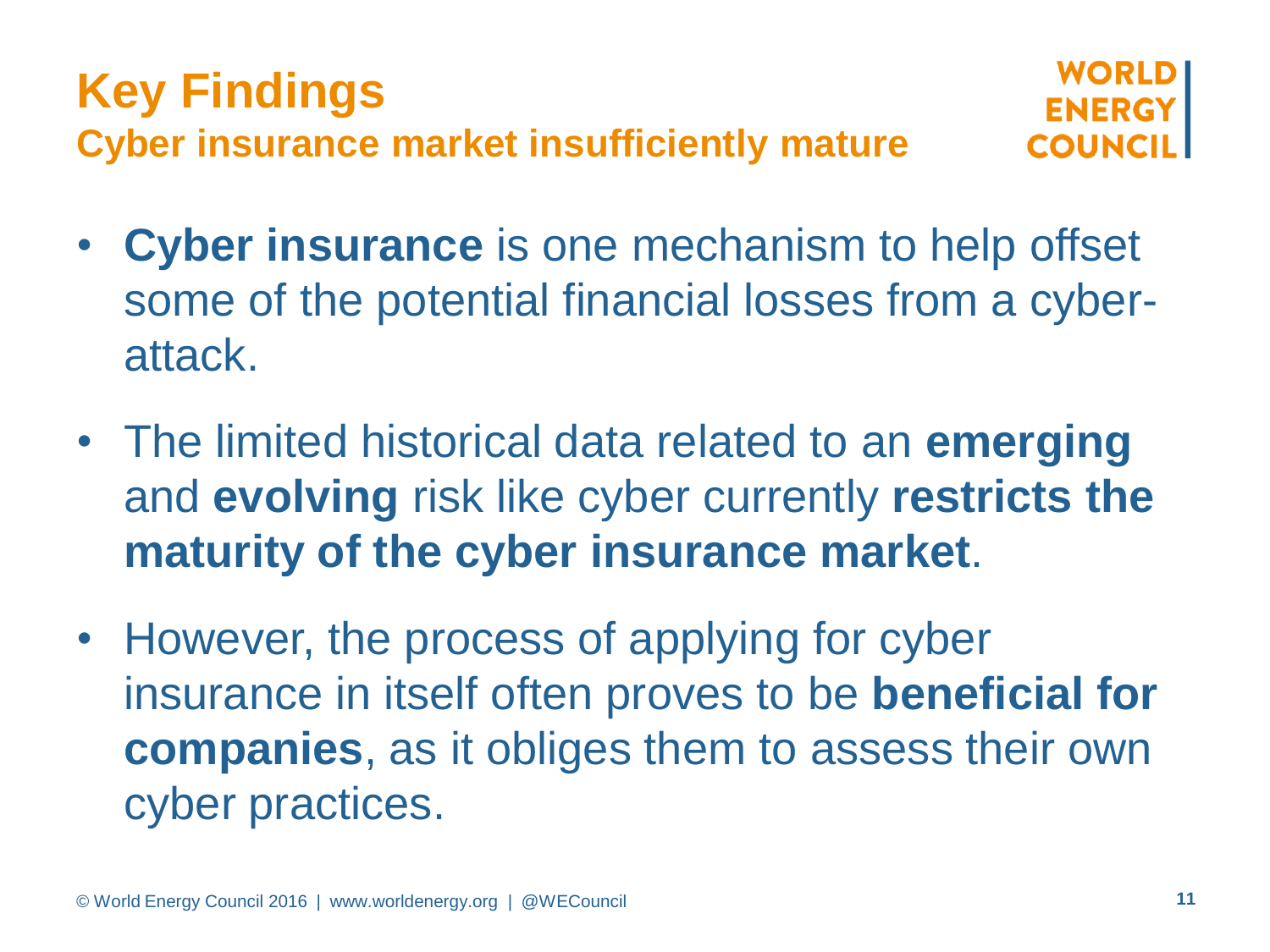

# **Recommendations to stakeholders**

© World Energy Council 2016 | www.worldenergy.org | @WECouncil WECouncil**12**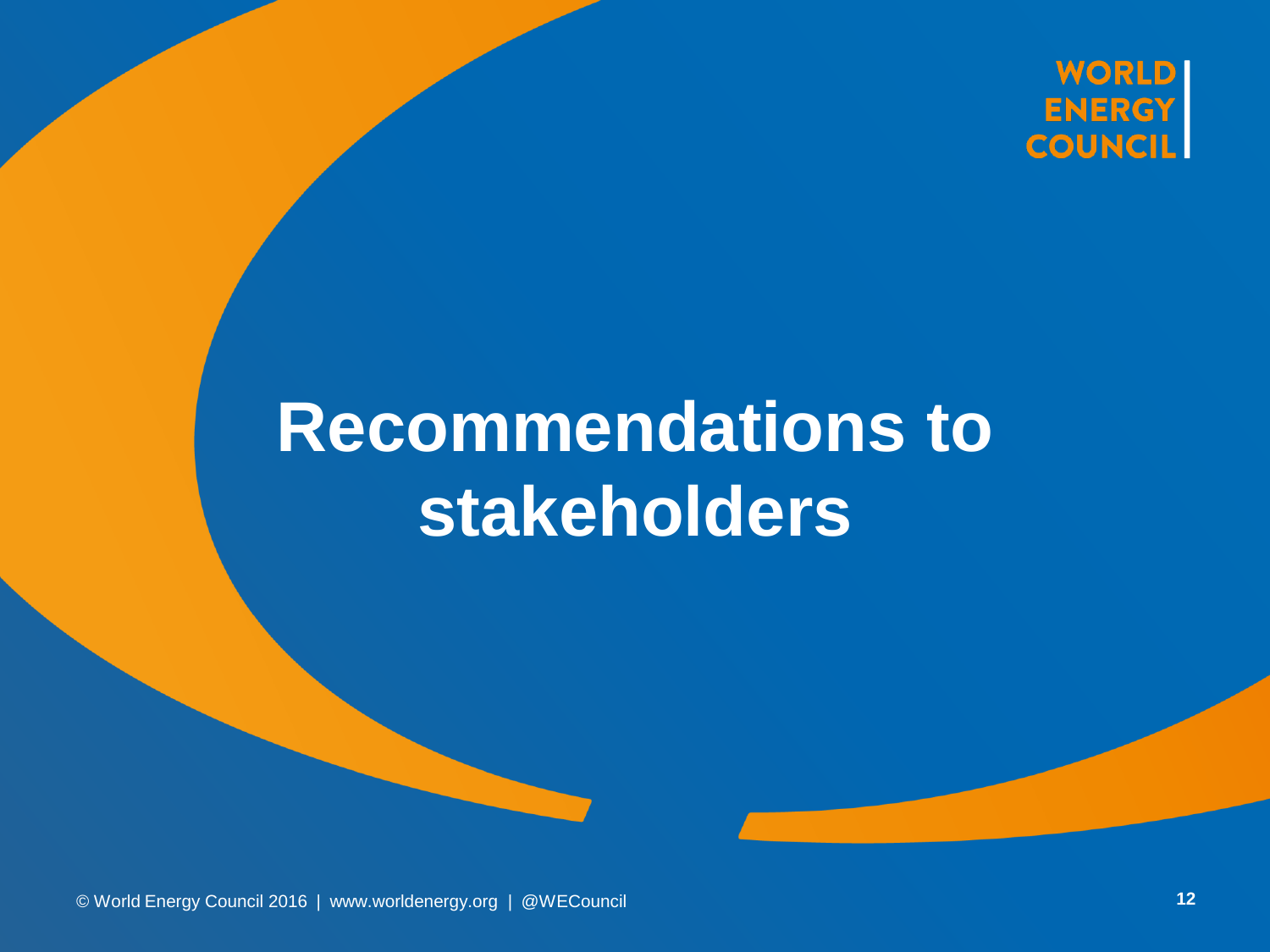#### **Recommendations All stakeholders must work together**

- **1. Technical and human factors**
- **2. Information sharing on cyber risks**
- **3. Risk assessment and quantification**
- **4. Developing standards and best practices**



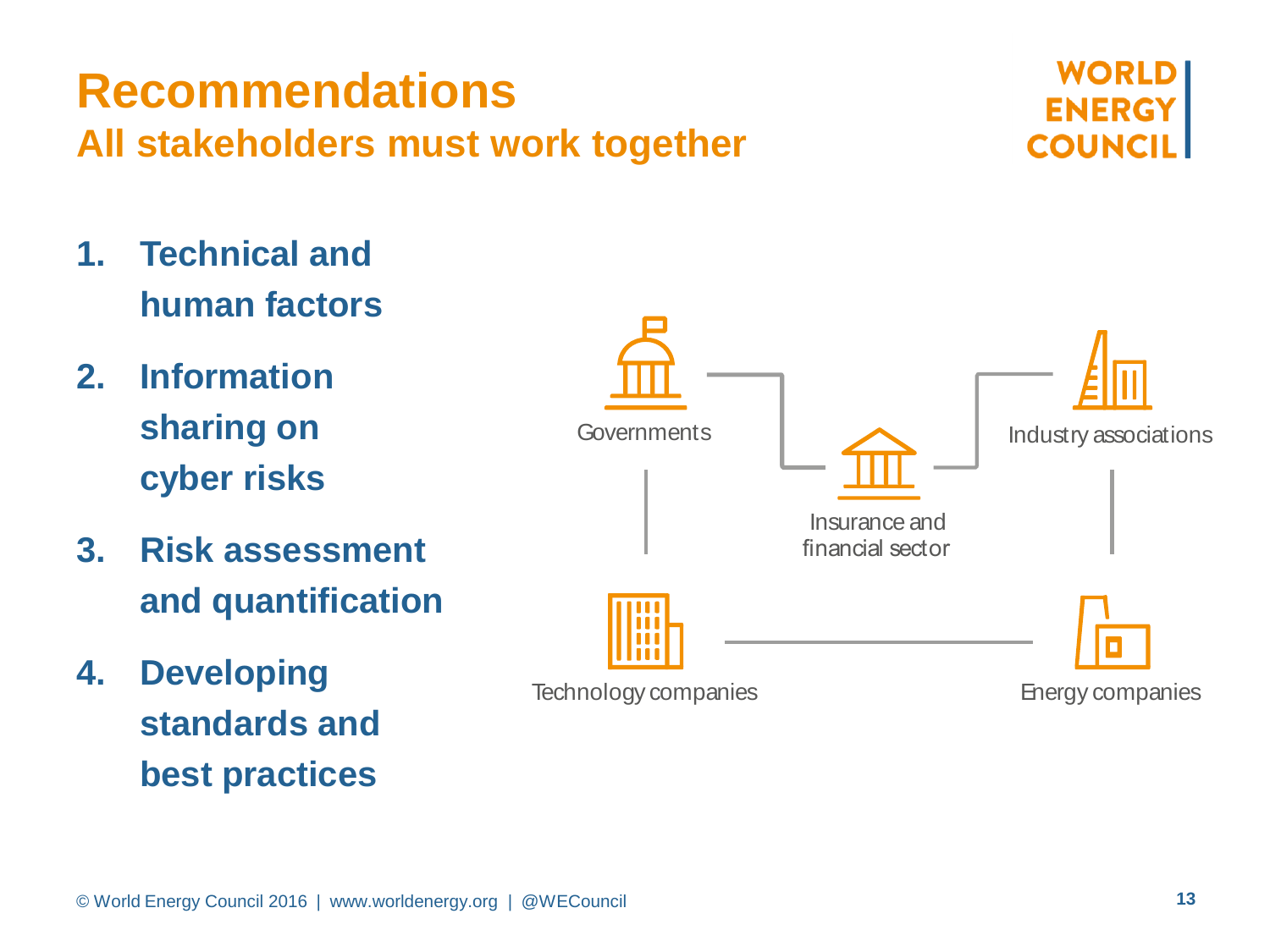### **Recommendations Energy companies**



- Must effectively **assess** and **understand** companyspecific cyber risks and **build** strong **technical** and **human** resilience strategies.
- Must **increase awareness** among **other energy stakeholders** to ensure that the broader energy community is included in resilience measures.
- Industry associations must support and stimulate **information sharing** and the adoption of **best practices**, conduct **peer evaluations**, and help the sector develop a robust and active cyber-aware culture.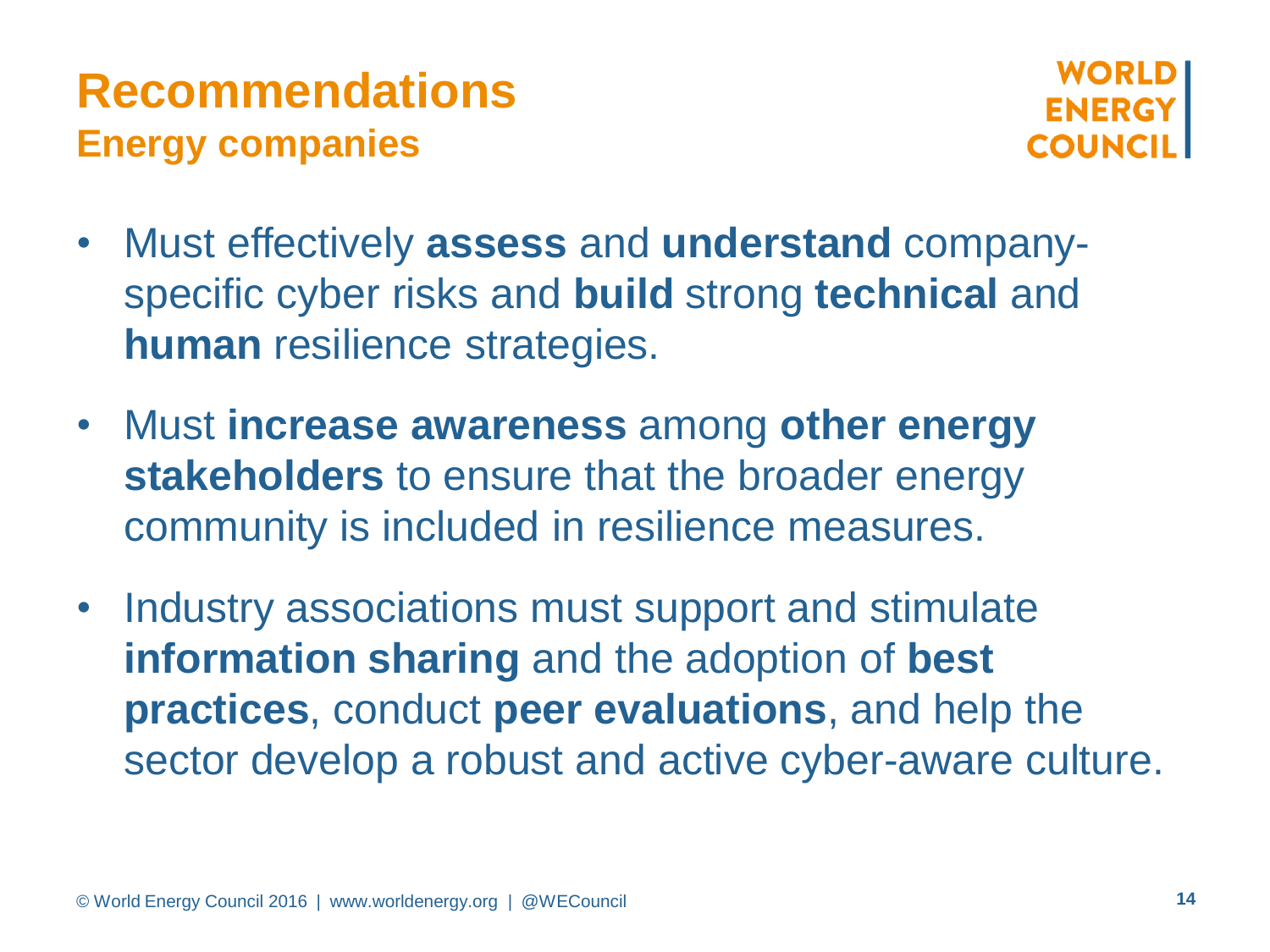### **Recommendations Governments**



- Must **support** strong responses from companies to cyber risks by stimulating the **introduction of standards**  or imposing **dedicated regulations**.
- Governments must **support information sharing**  across countries, sectors and within the industry and **improve international cooperation** on cyber security frameworks.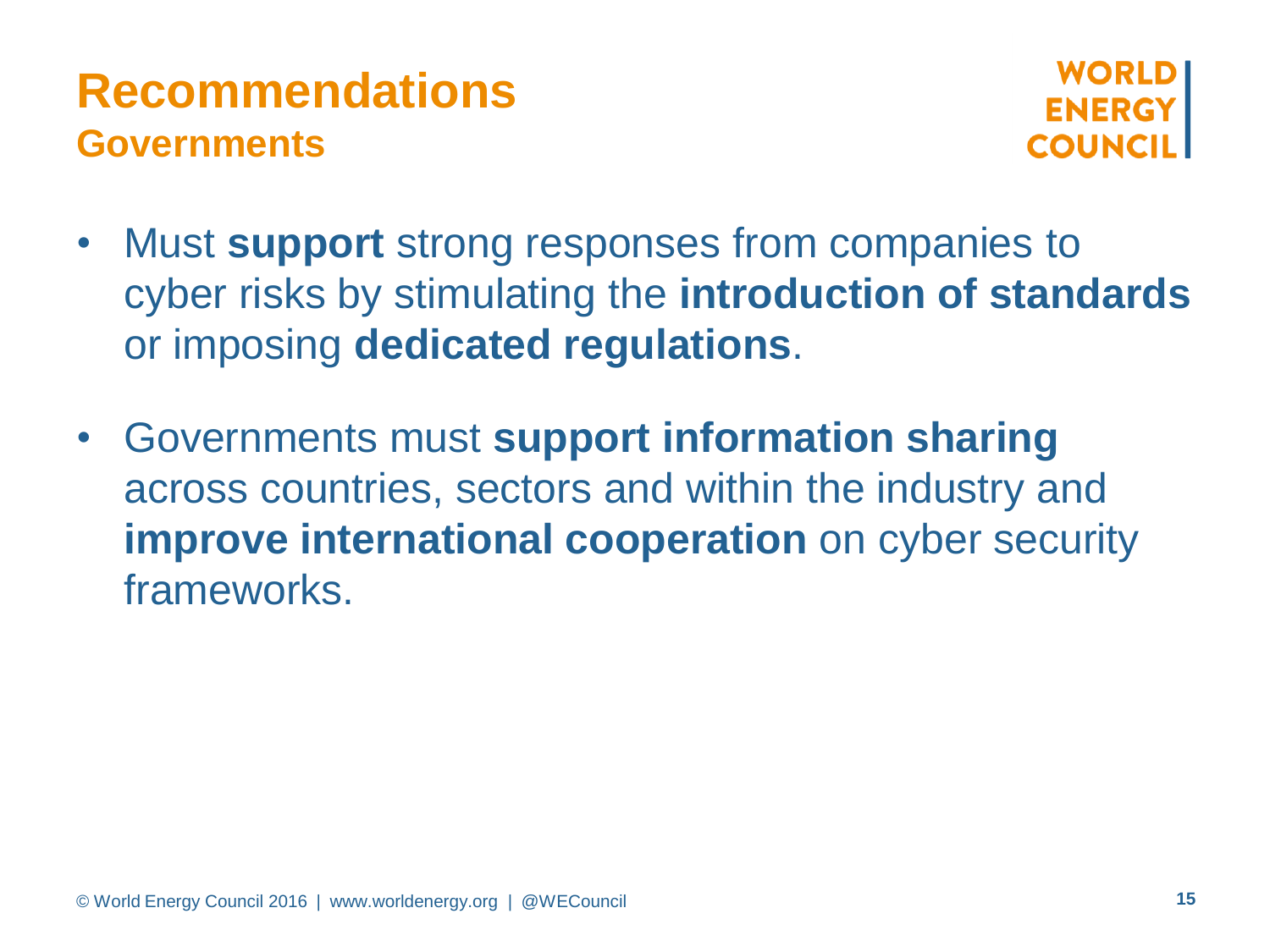### **Recommendations Insurance and financial sector**



- Must **adapt coverage** to meet the ongoing evolution of cyber risk.
- Must **monitor** cyber risks covered within existing insurance products, **adapt** where necessary and **focus** on managing newly arising and changing accumulation risks
- Must **work with the industry** to improve awareness of cyber insurance products, support the energy industry in determining and collating critical cyber risk data and further develop the cyber insurance market.
- Must **respond to evolving cyber regulation** needs.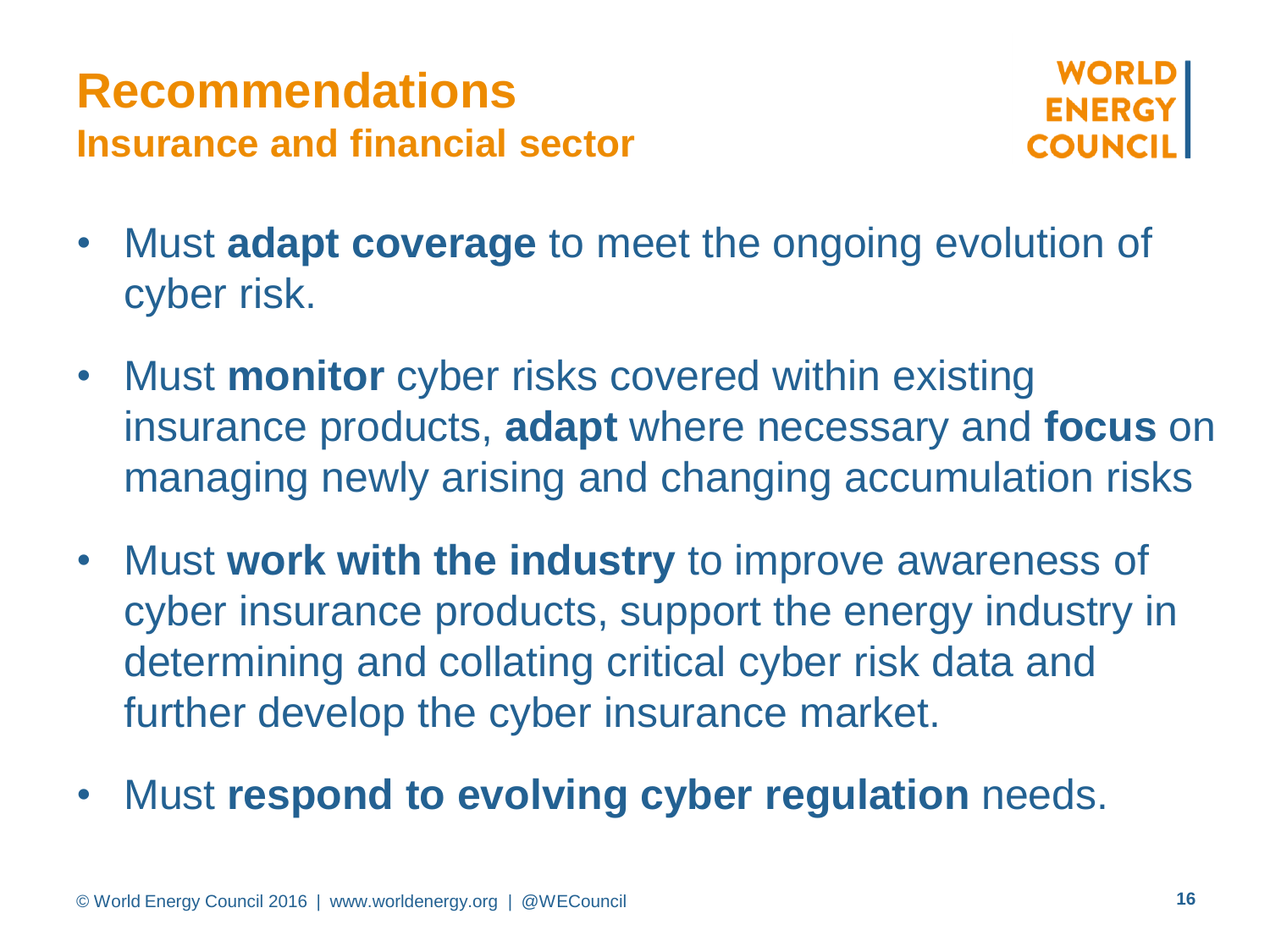

### **Conclusions**

© World Energy Council 2016 | www.worldenergy.org | @WECouncil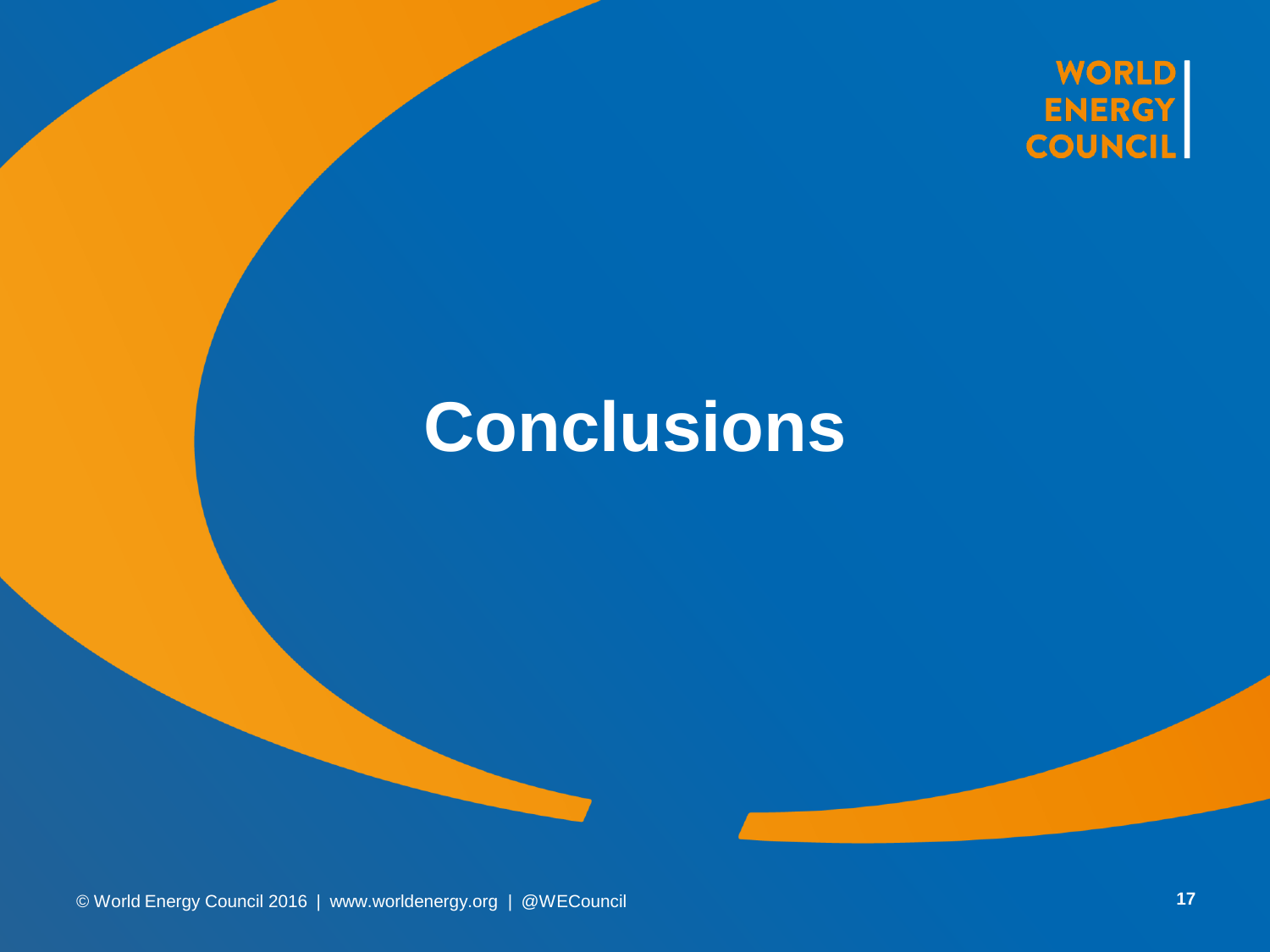### **Increasing resilience is no longer an option – it is a must**



- Cyber risks today are **growing in terms** of both their **sophistication** and the **frequency** of attacks
- Evolving from prevention of cyber risks to developing a **comprehensive operational strategy** is necessary
- Developing appropriate **technical measures** and **human awareness** is key
- Focusing on cyber resilience makes **business and political sense**.